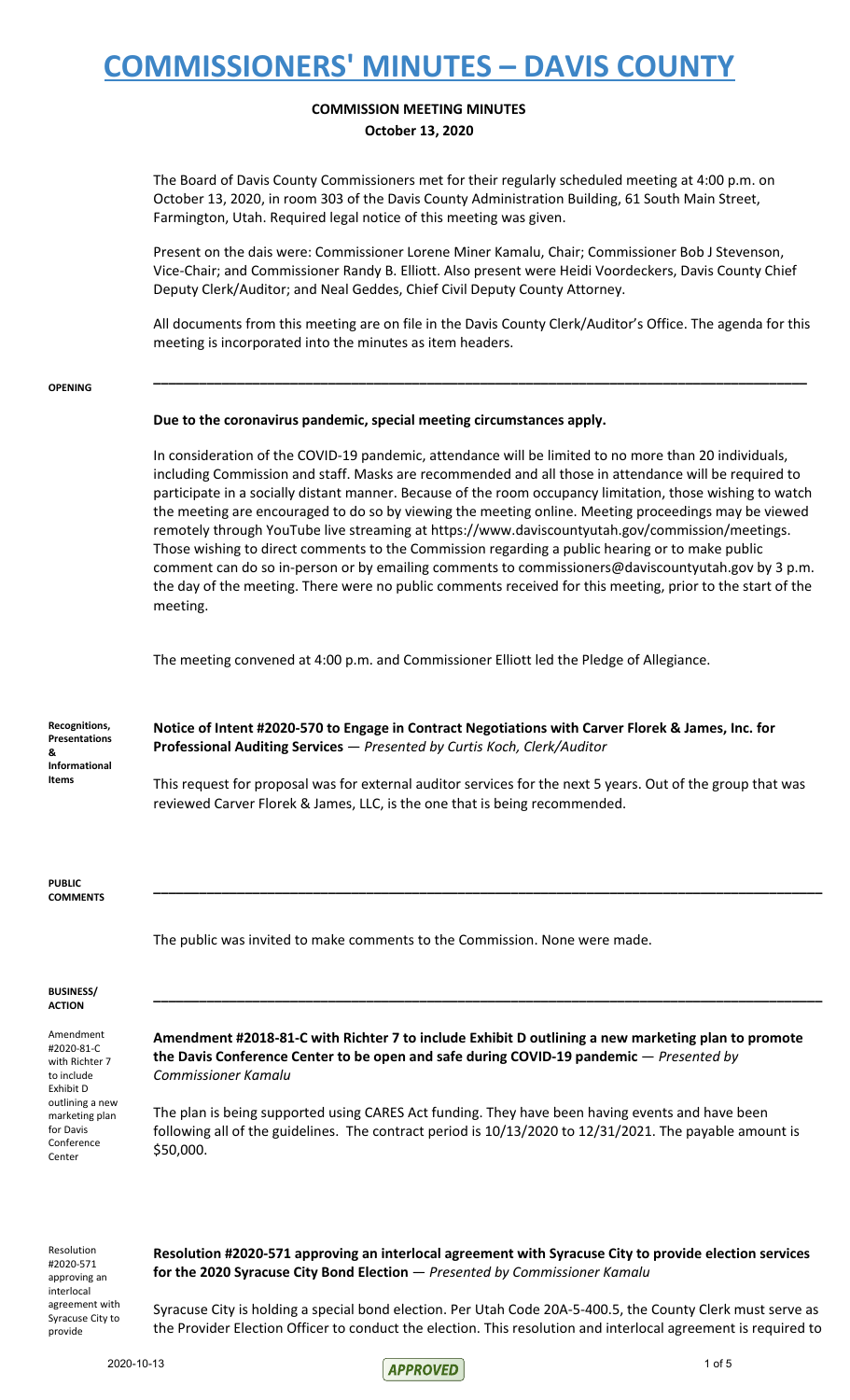election services for the 2020 Syracuse City Bond Election

establish the County Clerk as the Provider Election Officer. The contract ends 02/01/2021. The County will receive payment only for costs incurred.

Resolution #2020-572 approving an interlocal agreement with Kaysville City to provide election services for the 2020 Kaysville City Bond Election

**Resolution #2020-572 approving an interlocal agreement with Kaysville City to provide election services for the 2020 Kaysville City Bond Election** — *Presented by Commissioner Kamalu*

Kaysville City is holding a special bond election. Per Utah Code 20A-5-400.5, the County Clerk must serve as the Provider Election Officer to conduct the election. This resolution and interlocal agreement is required to establish the County Clerk as the Provider Election Officer. The contract ends 02/01/2021. The County will receive payment only for costs incurred.

Resolution #2020-514 approving interlocal agreement with Bountiful City to provide election services for the 2020 Bountiful City Bond Election

**Resolution #2020-514 approving interlocal agreement with Bountiful City to provide election services for the 2020 Bountiful City Bond Election** — *Presented by Commissioner Kamalu*

This resolution is to approve the interlocal agreement which established the County Clerk as the Provider Election Officer for a special bond election for Bountiful City. The interlocal agreement with Bountiful City was approved by the Commission in a prior meeting. The County will be reimbursed for actual costs.

Agreement #2020-573 with Hyatt Place for three day conference room rental for regional field training officer training

**Agreement #2020-573 with Hyatt Place for a three-day conference room rental for regional field training officer training course through Utah Peace Officers Standards and Training** — *Presented by Commissioner Kamalu*

The contract period is 11/02/2020 to 11/04/2020. The payable amount is \$1,200.

Agreement #2020-574 with Wasatch West Contracting for demolition of four skylights and installation of new skylights at the Davis County Jail

**Agreement #2020-574 with Wasatch West Contracting for demolition of four skylights and installation of four new skylights at the Davis County Jail** — *Presented by Commissioner Kamalu*

The contract period is 10/13/2020 to 02/22/2021. The payable amount is \$158,193.

Agreement #2020-575 with Utah Dept. of Health for funding for COVID-19

**Agreement #2020-575 with the Utah Dept. of Health for funding for the Davis County Health Department to provide COVID-19 contact tracing, infection prevention control and targeted testing** — *Presented by Commissioner Kamalu*

The contract period is 07/01/2020 to 11/17/2022. The receivable amount is \$2,225,254.

Agreement #2020-576 with Utah Dept. of Health for FY21 Violence and Injury Prevention Program

**Agreement #2020-576 with the Utah Dept. of Health for FY21 Violence and Injury Prevention Program providing funding to support and to maintain this program in the health district** — *Presented by Commissioner Kamalu*

The contract period is 10/01/2020 to 09/30/2021. The receivable amount is \$162,566.24.

2020-10-13 20f 5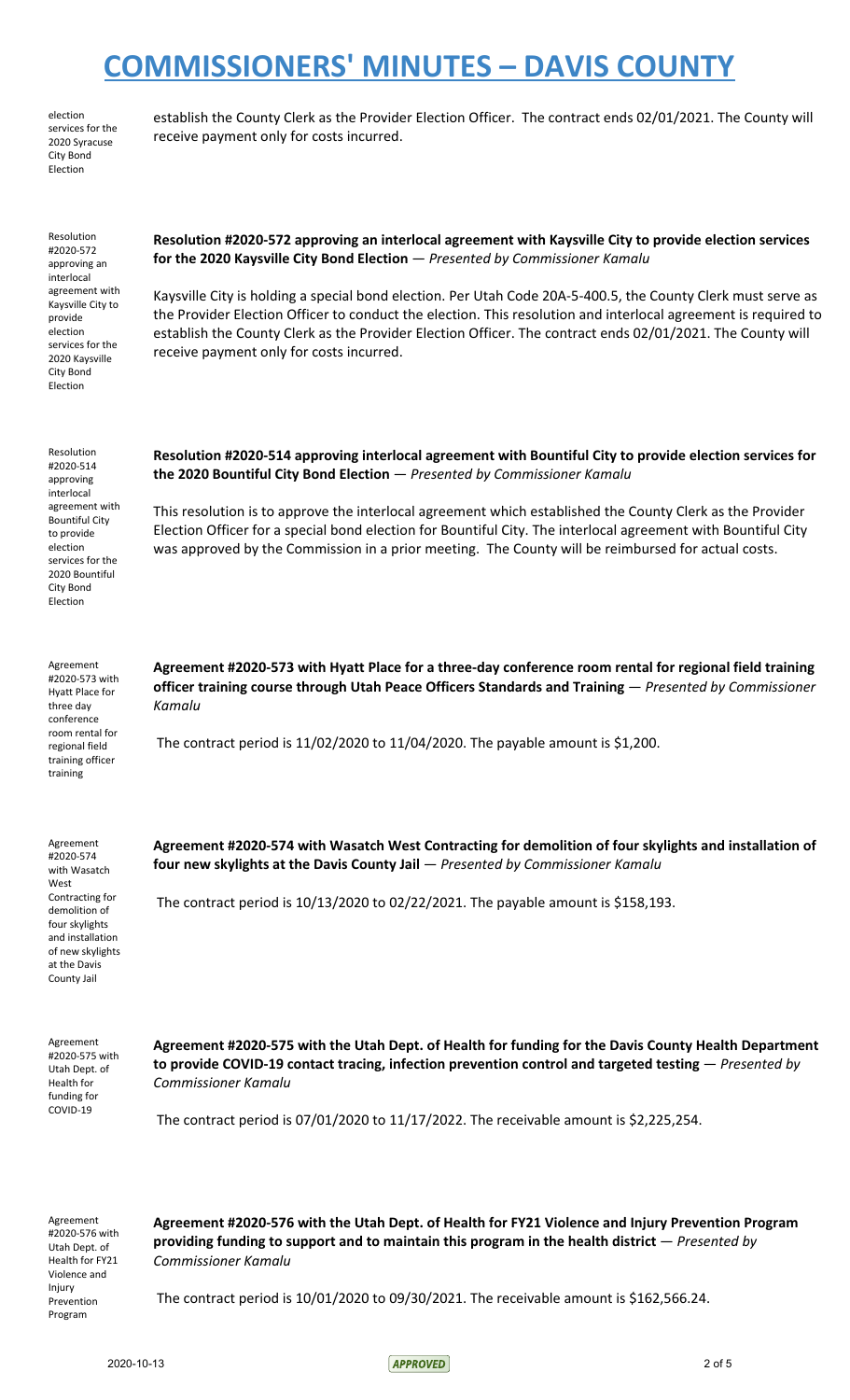| Agreement            |
|----------------------|
| #2020-577 with       |
| <b>SDX Home Care</b> |
| Operations, LLC      |
| dba Comfort          |
| Keepers              |

**Agreement #2020-577 with SDX Home Care Operations, LLC dba Comfort Keepers to provide for direct purchase of needed in-home services for clients of Davis County** — *Presented by Commissioner Kamalu*

The contract period is 08/24/2020 to 07/31/2021. The payable amount is dependent upon service provided.

| Agreement       |
|-----------------|
| #2020-578 with  |
| Meals on        |
| Wheels          |
| America for use |
| of brand        |
| trademark logo  |
|                 |

**Agreement #2020-578 with Meals on Wheels America for use of brand trademark logo on items pertaining to Meals on Wheels America program** — *Presented by Commissioner Kamalu*

This is a brand trademark license agreement with Meals on Wheels America to use their logo on items pertaining to the program. The contract period is 10/13/2020 to 03/31/2021. There is no financial information associated with this agreement.

Change Order #2020-115-C with Rocmont Industrial Corporation for hazardous abatement in Memorial Courthouse renovation project

**Change Order #2020-115-C with Rocmont Industrial Corporation for hazardous abatement in Memorial Courthouse renovation project** — *Presented by Commissioner Kamalu*

Commissioner Kamalu mentioned that they had an opportunity to go through the building and the project is coming along, but there was one more spot that needed abatement. There are no beginning or ending dates. The payable amount is \$33,605.

Agreement #2020-579 with Rocky Mountain Mechanical, Inc. for Layton Branch Library Phase II HVAC Update, 2 package RTU replacement

**Agreement #2020-579 with Rocky Mountain Mechanical, Inc. for Layton Branch Library Phase II HVAC Update, 2 package RTU replacement** — *Presented by Commissioner Kamalu*

The contract period is 10/13/2020 to 11/30/2020. The payable amount is \$17,150.

Agreement #2020-580 with USA Gymnastics (Black Diamond Gym) for rental space at Legacy Events Center for Utah State Gymnastics Championships

**Agreement #2020-580 with USA Gymnastics (Black Diamond Gym) for rental space at Legacy Events Center for Utah State Gymnastics Championships** — *Presented by Commissioner Kamalu*

The contract period is 04/06/2021 to 04/10/2021. The receivable amount is \$5,098.50.

Agreement #2020-581 with Layton Strikers for November winter soccer training

**Agreement #2020-581 with Layton Strikers for November winter soccer training at the Legacy Events Center** — *Presented by Commissioner Kamalu*

The contract period is 11/02/2020 to 11/25/2020. The receivable amount is \$2,150.64.

Permit #2020-582 to Enter and Construct for Oak Hills Constructors (UDOT

**Permit #2020-582 to Enter and Construct for Oak Hills Constructors (UDOT contractor) on real property owned by Davis County known as Tax ID 07-080-0129, the Davis Park driving range, to enter and construct the proposed improvements for the US-89; Farmington to 1-84 project** — *Presented by Commissioner Kamalu*

2020-10-13 3 of 5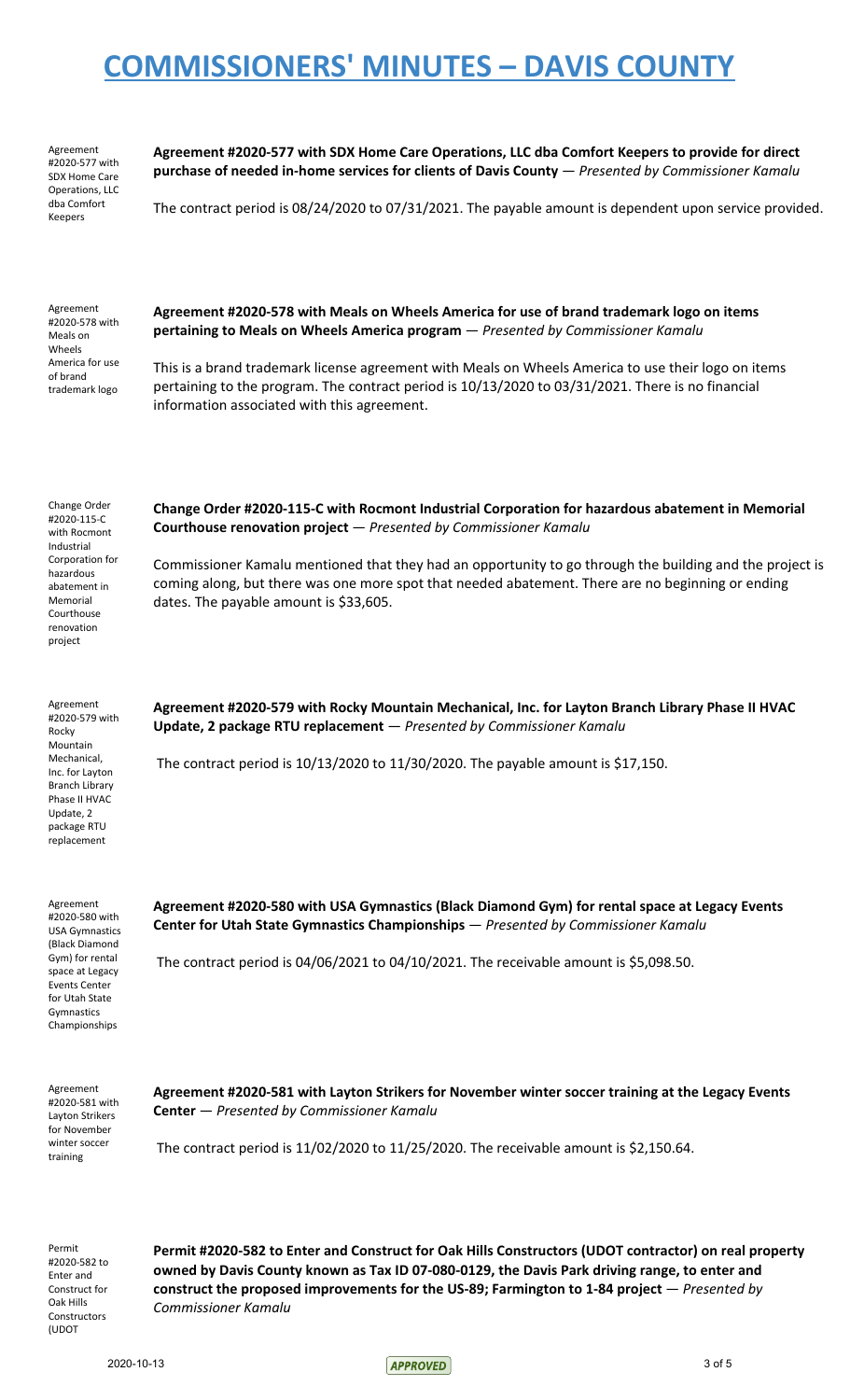contractor) on real property owned by Davis County known as Tax ID 07-080-0129

The contract period is 10/13/2020 to 10/31/2023. There is no financial information for this item.

Temporary Access License #2020-583 for Oak Hills **Constructors** (UDOT contractor) on real property owned by Davis County known as Tax ID 11-117-0030

**Temporary Access License #2020-583 for Oak Hills Constructors (UDOT contractor) on real property owned by Davis County known as Tax ID 11-117-0030 the Animal Care to enter, place and maintain survey equipment to aid in the construction of the proposed improvements for the US-89; Farmington to I-84 project** — *Presented by Commissioner Kamalu*

[The contract period is 10/13/2020 to 10/31/2023].

Motion to Approve Business and Action Items: Com. Stevenson Seconded: Com. Elliott All voted Aye

Commissioner Elliott moved to recess to Board of Equalization. Commissioner Stevenson seconded the motion. All voted Aye.

**\_\_\_\_\_\_\_\_\_\_\_\_\_\_\_\_\_\_\_\_\_\_\_\_\_\_\_\_\_\_\_\_\_\_\_\_\_\_\_\_\_\_\_\_\_\_\_\_\_\_\_\_\_\_\_\_\_\_\_\_\_\_\_\_\_\_\_\_\_\_\_\_\_\_\_\_\_\_\_\_\_\_\_\_\_\_\_\_**

**BOARD OF EQUALIZATION**

Property Tax Register

Property Tax Register matters were presented by Curtis Koch, Davis County Clerk/Auditor, as follows:

#### **Auditor's Adjustments**

- A report with various recommended Land and Building Value changes totaling \$4,106,441
- A report with various No Change in Value is being recommended
- A report recommending Dismissal of a single parcel that has withdrawn the appeal
- **Auditor's Abatements**
- A report with late abatement application requests totaling \$9,523.80
- **Auditor's Corrections**
- Eight properties that have been exchanged between exempt entities and private entities and two abatements for 2019 Veteran Tax Exemption

#### **Assessor's Adjustments**

• One escapement totaling \$37,254.25 that was a parcel that was missing the value of the building that was on it

• A report with various Assessor-Initiated Corrections totaling \$3,991,115

Motion to Approve: Com. Elliott Seconded: Com. Stevenson All voted Aye

Commissioner Stevenson moved to reconvene Commission Meeting. Commissioner Elliott seconded the motion. All voted Aye.

**\_\_\_\_\_\_\_\_\_\_\_\_\_\_\_\_\_\_\_\_\_\_\_\_\_\_\_\_\_\_\_\_\_\_\_\_\_\_\_\_\_\_\_\_\_\_\_\_\_\_\_\_\_\_\_\_\_\_\_\_\_\_\_\_\_\_\_\_\_\_\_\_\_\_\_\_\_\_\_\_\_\_\_\_\_\_\_\_**

**CONSENT ITEMS**

Indigent Hardship